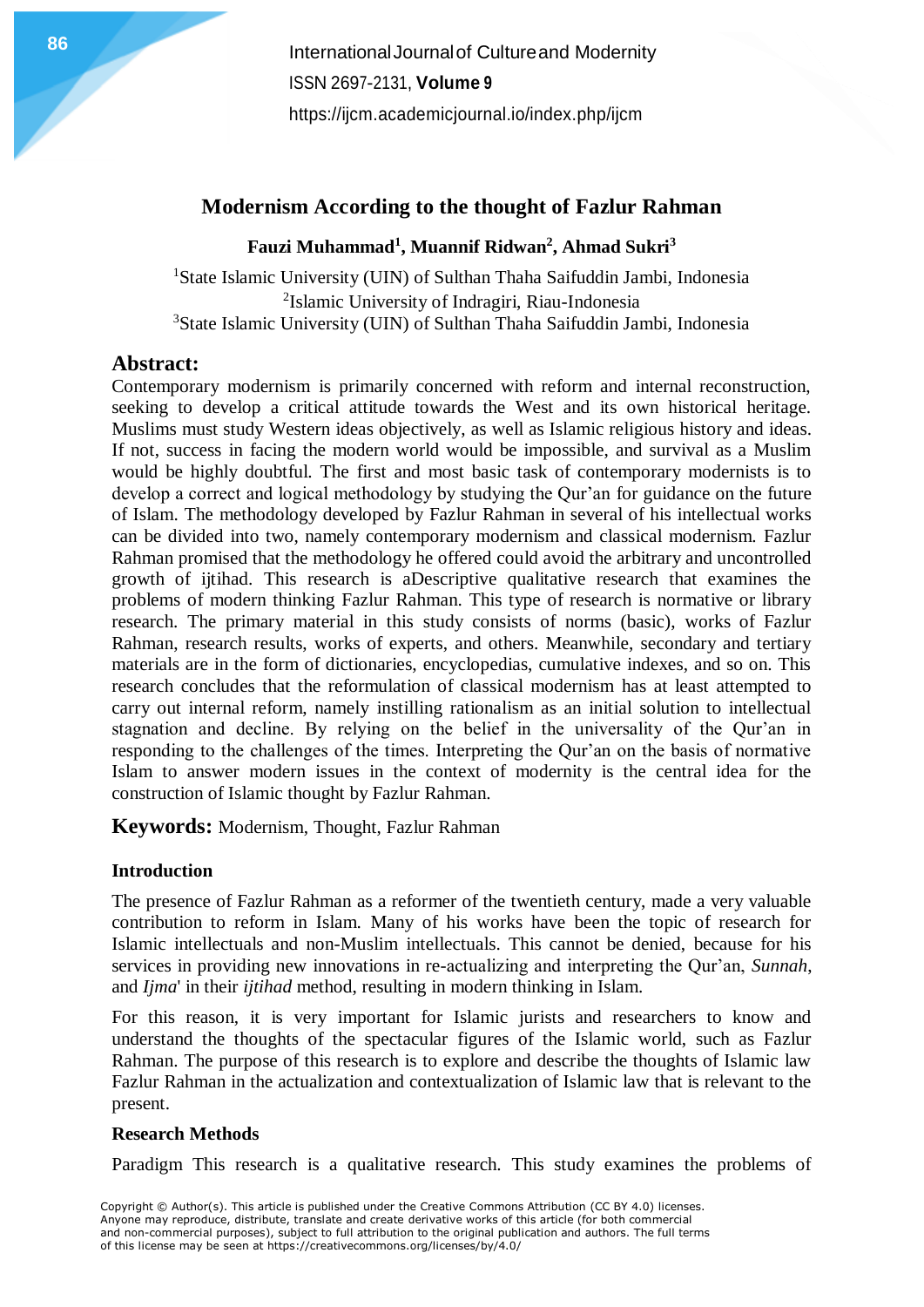modern thinking Fazlur Rahman, so the authors use this type of normative research or research conducted by examining library materials (secondary data), also known as library research. The primary material in this study consists of norms (basic), works of Fazlur Rahman, research results, works of experts, and others. Meanwhile, secondary and tertiary materials are in the form of dictionaries, encyclopedias, cumulative indexes, and so on (Suerjono Soekanto and Sri Mamudji, 1985: 14-15). The method used in this library research is literature research, data collection to answer research questions (Burhan Bungin, 2020: 239).

The data analysis uses descriptive method, namely by describing systematically, factually and accurately, by taking the problem or focus on the actual problem as it was at the time the research was carried out (Sofyan AP K., 2013). The method of thinking used is inductive reasoning, namely departing from modernism and thought. After the data is collected, analyzed, and reduced, the authors conclude and make a research report in the form of this scientific journal.

### **Modernism and Its Development**

In delivering to modernism Fazlur Rahman's thought needs to first examine the development of modernism. According to him, the development of modernism can be divided into two, namely classical modernism and contemporary modernism (Fazlur Rahman, 1982: 85). Both have different backgrounds and tendencies.

Fazlur Rahman revealed that the background of Western colonialism and political independence distinguished classical modernism and contemporary modernism. Classical modernism emerged in the mid-19th and early 20th centuries under the influence of Western ideas. Classical modernism is truly concerned with internal reforms, new expansion of the contents of ijtihad, such as the relation of reason to revelation, social reform in the field of education and the status of women, political reform and representative and accountional forms of government. For example Muhammad Abduh and Ahmad Khan appear to be against the West. Because the situation is different between classical modernism and contemporary modernism, so that classical modernism can only act partially, not systematically and slowly (Fazlur Rahman, 1982: 85).

Classical modernism has influenced the neorevalist movement, such as the idea of democracy and reforms in the form of Islamic education. Under the influence of neorevivalism gave rise to neomodernism. According to Fazlur Rahman, classical modernism is true in its spirit, but there are two fundamental weaknesses that cause the emergence of neorevivalism. The first weakness is that classical modernism semi-implicitly does not completely describe its method of dealing with specific problems and the implications of its basic principles. The second weakness, the problems of democracy and the status of women are problems in the Western world, so that it seems that classical modernists have been westernized and are agents of westernization(Taufiq Adnan Amal, 1994: 19).

The Islamic modernism movement arose from the impact of Western penetration, since the 17th / 12th century H. Military and Western superiority brought back the backwardness of Islamic society, fostering a spirit of Islamic revival. Islamic society at that time was like a semi-dead society, receiving destructive blows or oppressive Western influences. In fact, this kind of intellectual crisis and cultural clash had been faced by the Muslim community from the 2nd / 8th century AD to the 4th / 10th century AD. At that time they were faced with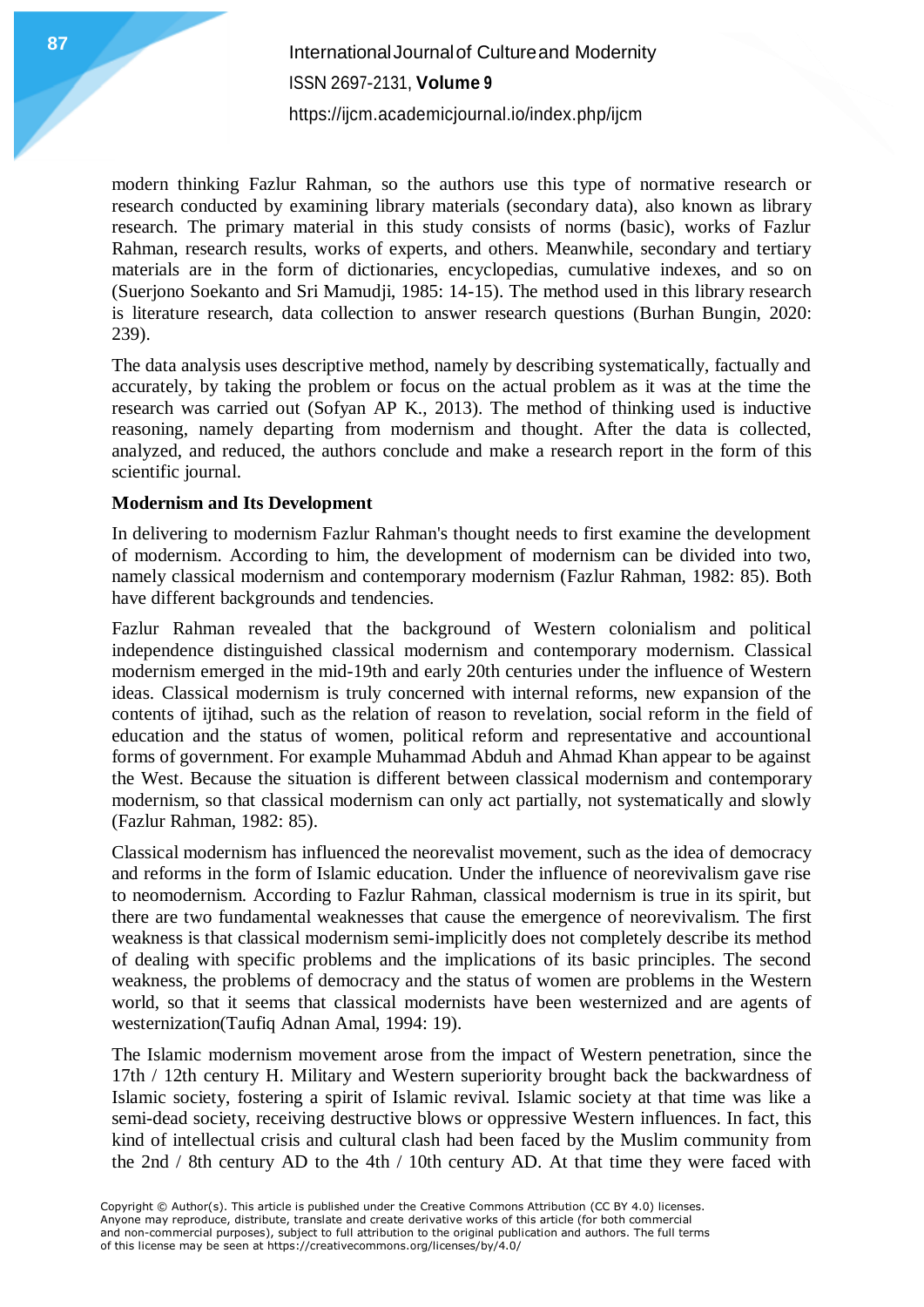"Hellenic" intellectual challenges. But they can overcome these collisions and challenges in a creative-assimilationist way. The success factor is the domination of Islamic politics. Practically Islam at that time was the world's largest political ruler, another factor was the condition and situation of Islam when it had not been burdened by the traditions and situation of Islam in the 17th century AD and more specifically at the end of the 18th century AD (Ghurfon A. Mas'adi, 1998: 49).

As a result of defeat and political surrender, the Muslim ummah was psychologically unable to reformulate their legacy constructively, so that the modernization efforts that developed at that time seemed to be merely borrowing the progress of Western civilization. The newly awakened and awakened Muslims were not ready to undertake a bigger and more basic modernization which required a long process and time.

The objective condition of the Islamic community which was experiencing stagnation was not only in the external sphere, but also in the intellectual field, so that the political and technological domination of the Western colonialists immediately received a response from modernist figures. Ultimately, the ideas that developed were intellectual modernism and political modernism. In order to overcome stagnation in the intellectual sphere, all classical reformers emphasized the importance of reason (thought) and rationalism, albeit in different settings. Started by Jamaludin al-Afghani (1255-1315H / 1839-1897M), who called for an increase in moral and intellectual standards to counter the dangers of Western expansionism, but he himself did not undertake intellectual modernization. All of them upload Muslim societies to develop and spread philosophical disciplines, and it made little effort in general educational reform. Furthermore, Muhammad Abduh (1261-1323 H / 1845-1905 AD) in Egypt and Sayyid Ahmad Khan (1232-1316 H / 1817-1898 AD) in India continued. They both proved Al-Afghani's claim that reason and science were not in conflict with Islam (Fazlur Rahman, 1982: 64-67).

According to Fazlur Rahman, until the end of this period the intellectual reform efforts were still piecemeal, in certain cases and not systematic. The spirit of ijtihad and the call for achievement has not yet been seen. Even though this intellectual modernism movement called for the spirit of nationalism, in fact they did not develop a legacy of Islamic philosophy, so the reformation of this period tended to be slow. This is due to the absence of a systematic philosophical thought that is fully imbued with the Koran, especially among orthodox circles. He gave an example of al-Azhar as an Islamic higher education institution that did not change except only in terms of its arrangement and teaching, not in the spirit of teaching substance. So that Abduh said that al-Azhar was expected to be an "agent of change", which often became a barrier. For example the case of Ali Abd al-Raziq, who experienced a storm of attacks from al-Azhar scholars. It was only in the first quarter of the 20th century that philosophical thoughts emerged, which were distinguished by Muhammad Iqbal (1876-1938 AD) with his book The Reconstruction of Religious Thought in Islam. So the real intellectual modernism of this period is in the field of Western practical knowledge with a passion for advancing the civilization of Muslim societies (Fazlur Rahman, 1982: 64). Has not worked on fundamental intellectual modernism. The ideological problem between religion and the state is still the great work of modernism in the next period, namely contemporary post-independence modernism.

Along with intellectual and political modernism, there was a struggle towards socio-cultural change in the context of adjusting to the new social ethics. Western criticism of the socio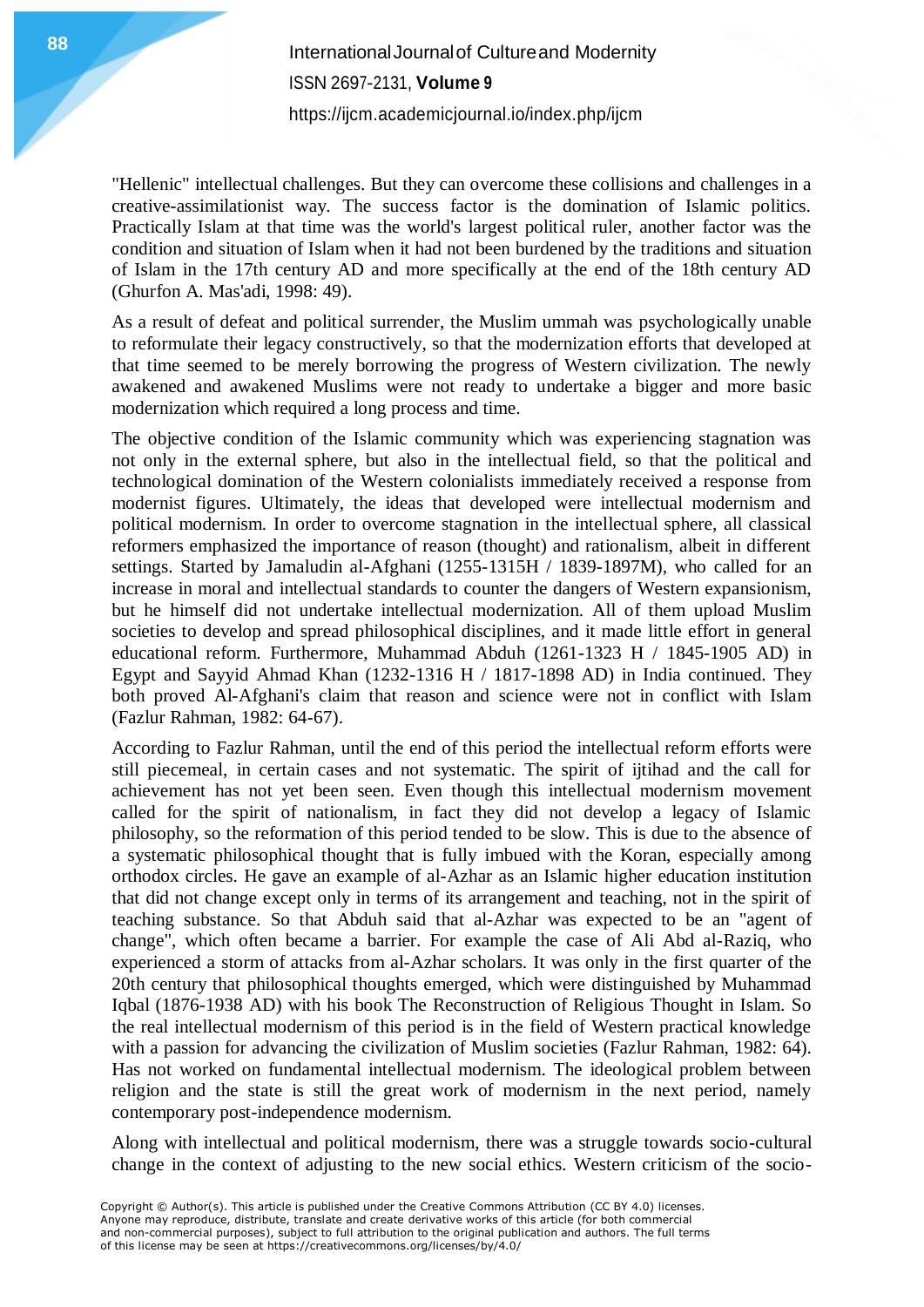cultural conditions of Islamic society illustrates a serious problem, so that almost everything the West knows about Islamic society can be summed up in two words "harem polygamy" and "purda or veil" (Fazlur Rahman, 1982: 231).

Modernists immediately responded to this criticism by devising the idea of women's liberation and women's education on the basis of Islamic teachings. This idea was devised by Muhammad Abduh, who was followed up by his student, Muhammad Qasim Amin (1863- 1908 AD) in Egypt, and by the Aligarh movement initiated by Ahmad Khan, in India. Among the articles that Qasim Amin spoke about was the issue of women's education (Qasim Amen, 1984). Then continued Sayyid Amir Ali looking for concepts for ideas put forward by his predecessors. The concept put forward by Amir Ali is the difference between moral teachings and the specific legal provisions of the Koran. For example in the case of polygamy, according to Amir Ali, Islamic law allows polygamy, but morally the Koran refers to the principle of monogamy (Amir Ali, 1978).

One of the weaknesses of the modernist view in resolving the harmony between a number of expressions of the Koran and the socio-cultural reality is the exclusion of socio-historical concepts in their modernization efforts. Without this concept, modernization of the specific utterances of the Koran tends to be apological, as seen in Amir Ali's arguments regarding the discovery of moral values on the provisions of the law in the Koran. This socio-historical concept is very important in efforts to modernize socio-culture, because it connects the iterative process between the expressions of the Koran and the socio-cultural elements of the revelation, present and future. This is an agenda issue that modernism in the contemporary period has to solve (Ghufron A. Mas'adi, 1998: 57).

The independence and political sovereignty of Muslim countries provide the opportunity to formulate policy steps to be taken, whether in ideological, political, educational, economic, legal and other policies. In a period of about 77 years (counted until now) has resulted in major changes. Development programs are generally aimed exclusively at economic and material progress, eventually moral values decline sharply. Development as an economic expansion and transfer of technology creates a materialist lifestyle, this is a new social phenomenon. Another phenomenon is the social expansion of women, which is a product of the launch of the emancipation program, which has been started since before. This is as a result of increasing awareness of human rights.

Modern globalization in the form of social interaction between the cultures of nations has increasingly accelerated the pace of social change. This change can create a gap between old values and new values, and create a gap between the established Islamic law (*fiqh*) and the changing social reality. All these are new problems added to the old problems that have not been resolved by classical modernism which demands hard work of contemporary modernists.

Fazlur Rahman is a reformist or modernist figure. It is different from other contemporary thinkers who make the empirical facts of modern life the central object of ideas. He made the Koran the center of research, to develop methodological concepts and a methodical formulation of the interpretation of the Qur'an (Yuyun Sunni Assumantri, 1993).

Understanding the Koran in the context of modernity is a goal that Fazlur Rahman intends to contribute through his hard work in building concepts and formulating his thoughts. Montgomery Watt commented that the two most famous contemporary Islamic thinkers were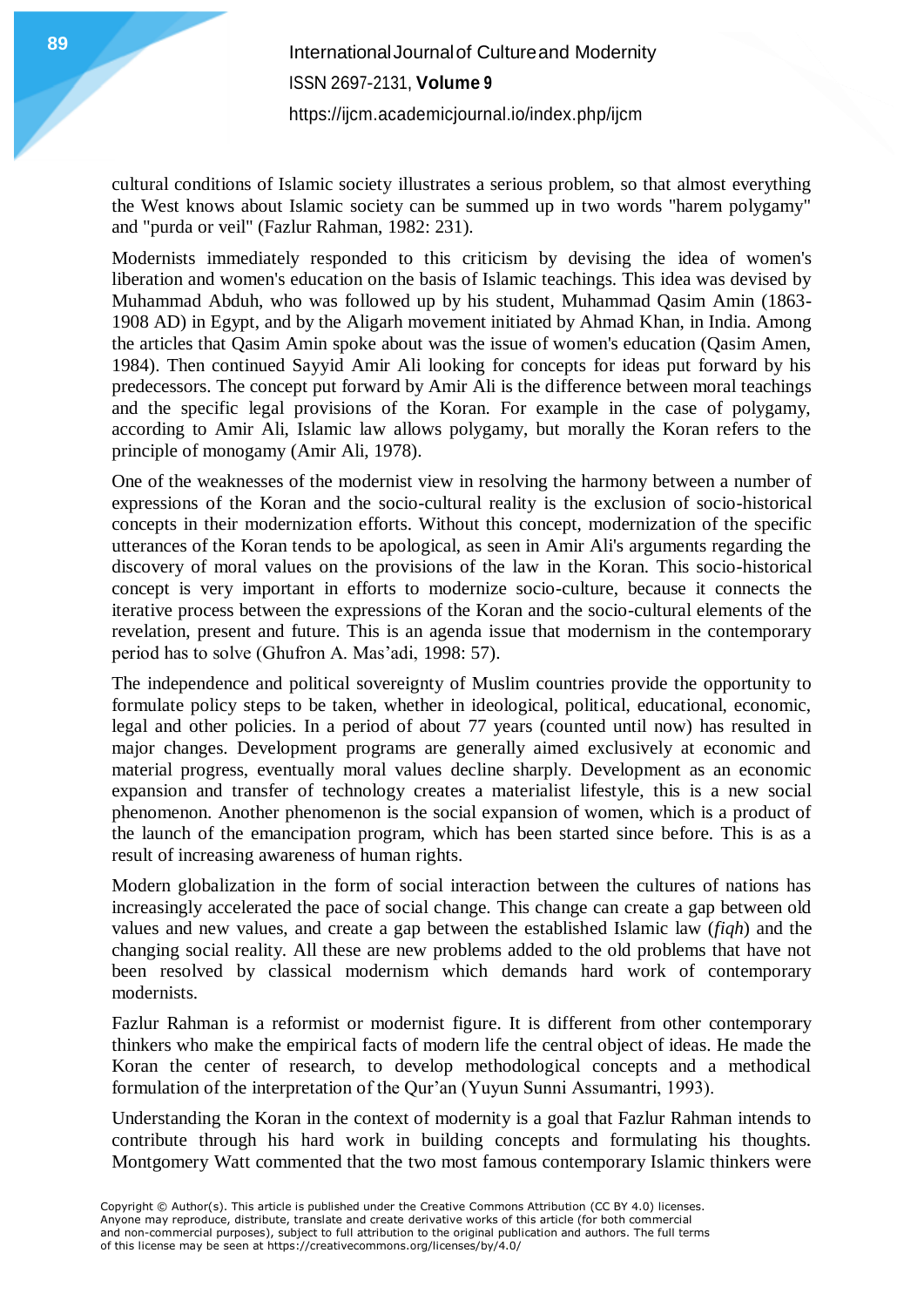Fazlur Rahman and Muhammad Arkoun.

Fazlur Rahman realizes that it is an internal problem that must be resolved in the era of contemporary modernism. This problem is not sufficiently resolved through the modernization movement but must be resolved through the reconstruction of Islamic thought. It is in this context that Fazlur Rahman built and formulated his thoughts.

### **Fazlur Rahman's Islamic Thought**

### **1. Scientific Methods.**

In his works, Fazlur Rahman often mentions two methodical terms, namely the historicicocritical method and the hermeneutic method (Fazlur Rahman, 1982). These two terms are the "key words" in tracing Fazlur Rahman's methods of thinking.

*Historico-Critical* (the historical-point method) is an approach to history, in principle it aims to find objective facts as a whole and look for certain values contained in them (William Montgomery Watt, 1988). So, what is emphasized in this method is the disclosure of values in a number of historical data, not historical events themselves. When historical data is presented in chronological terms, such a model is called a historical approach. The historical critical method differs from the socio / historical method, although both methods attempt to answer the question "why". The first method seeks answers to the dominant values in historical data, while the second method seeks answers to the context and background of these historical events. It can be concluded that the two methods are closely related: the socio / historical method plays a role in leading to the historical critical method (Halle, 1990).

The application of this method to certain aspects of Islamic history by these orientalists produced several theses that shocked the traditional Moslem community which was full of enthusiasm. This is why the historical critical method did not develop at all among Muslim thinkers until the middle of the 20th century AD (William Montgomery Watt, 1988). They not only opposed Western orientalist thought, but also rejected the historical critical method. The attitude of Islamic thinkers against Orientalist thinking is quite reasonable, which is considered by Watt to be too much. Because, said Watt, some orientalist thought such as David S. Morgoliouth (David S. Moroliouth, 1953), motivated by a sense of hatred towards Islam, but other orientalist scholars most of their thinking is based on scientific interests (William Montgomery Watt, 1988).

In fact, Western thought has played a role in showing the distortion of the image of Islam in the middle period. In their capacity and identity as orientalists, it is natural for Western scholars to criticize or carry out the reconstruction of Islam. This latter effort should be the responsibility of Muslims themselves, after realizing their shortcomings and weaknesses.

The lack of development of the historical critical method in Islamic thought, HR Gibb, with great concern and hope revealed in the last pages of the book Modern Trend in Islam. That he did not want to say that the path to be taken for the advancement of Moslems was only through the takeover of the historical method from the West. The Islamic world should try to recreate it and build it on the foundation of its own historical criticism that existed in the early days of its history, as long as it is applicable and necessary. The Muslim historian wants to build a method based on the foundations of Islamic thought, let him not be tempted to reduce history into a pattern of abstarous concepts; Concrete historical facts must be seen in certain concrete relationships as well (HR Gibb, 2003).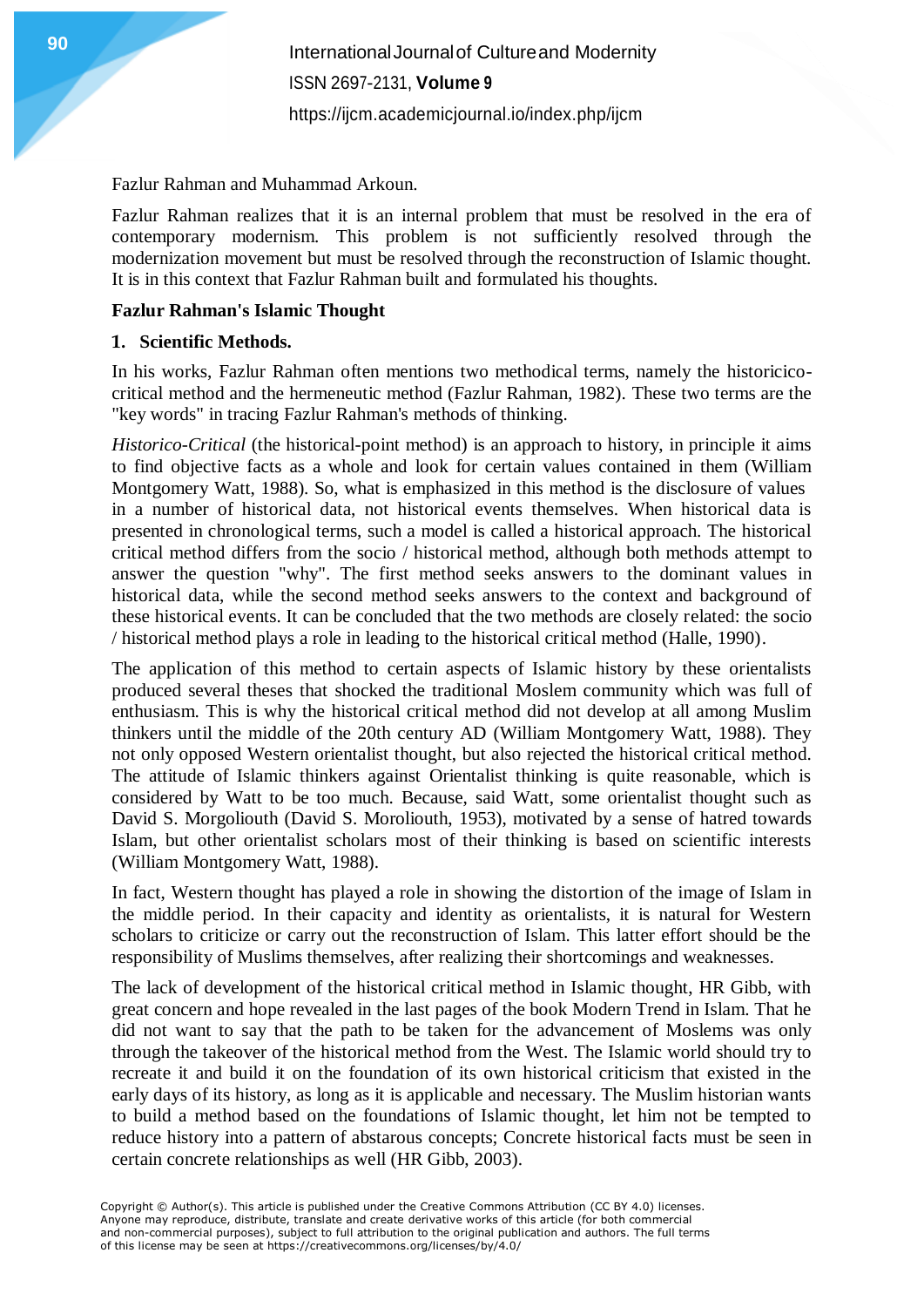The concerns and hopes of Gibb above, without it, Fazlur Rahman also felt and welcomed him. He realized that there was a lack of historical perspective in Muslim scholarship which in turn led to the lack of Islamic historical studies. According to him, Muslims need historical studies so that they can further weigh the historical development values in order to be able to reconstruct Islamic scientific disciplines for the future (Fazlur Rahman, 1982).

In this connection, Fazlur Rahman divides the category of Islam into two: *"Normative Islam"* and *"Historical Islam* (Fazlur Rahman, 1982). In studying historical Islam, Fazlur Rahman used the historical criticism method completely in all its aspects. The development of this method is evident in his historical studies, such as in his book Islam Methodology in History; Islam, and Islam and Modernity: Transformation of An Intellectual Tradition. The application of the historical criticism method is always associated with the phases of development, progress and decline of the history of Moslems.

According to Fazlur Rahman, the flow of *Mu'tazilah* theology initially emerged from the problem of the concept of *manzilah baina al-manzilatain*. The subsequent development of this theological style was systematized in the concept of "God's justice". This concept gave birth to the notion of freedom of will and rationalism. The development of the philosophical movement was a further growth movement of the Mutazila understanding. The essence of the development of the Mu'tazila as a historical phenomenon is that the Mu'tazila has contributed greatly to Islam, not only in its efforts to uphold the image of God as a moral builder for advanced minds, this theological school also upholds the claims of reason in theology. The integration between Mutazili rationalism and the philosophical movement has left a number of advances for future generations. Initially, the formulation of the dogma of the *Asy'ariyah* theology was an attempt to present a synthesis of the orthodox view which had not been formulated with the *Mu'tazilah kalam*. But in fact what stands out is the *Mu'tazilah* reactive ethos, so that *Asy'ariyah* him self failed to avoid this ethos. The result is a half reaction and a half synthesis, what stands out more is the reaction. *Asy'ariyah* theology crystallized on the concept of "the omnipotence of God". As a result, this understanding rejects the teachings of human freedom, rejects rationalism and rejects philosophy. Not having this flow in answering questions or critical problems around theology encourages the search for theological satisfaction through Sufism. The three *Asy'ariyah* theology and Sufism developed rapidly, the history of the Islamic ummah was different (Fazlur Rahman, 1979).

Actually the historical criticism method has been applied before by reformers since the time of Muhammad Abduh, even Ibnu Taymiyyah (661-728 H) has used it. They use this method to view the process of decline and the condition of the stagnation of Moslem thought. It seems that their efforts in applying this method tend to be sporadic so that they do not reach the root of the problem. It can be seen from the solutions offered by them that are not consistent (Muhammad Amin Suma, 1991).

The method used by Fazlur Rahman is the hermeneutic method (Sumarsono, 1993). This method is to understand and interpret ancient texts, such as scriptural texts, history, law, and in the field of philosophy. To understand and understand the text of the holy book, such as the Al-Qur'an Torah, Veda and others, an interpretation effort is needed. Historical texts written several centuries ago using complex language, cannot be understood in a certain period of time without proper interpretation. Solid legal language requires interpretation, because a legal provision contains two aspects, namely the express and the implied aspect, or between the sound of the law and the spirit of the law.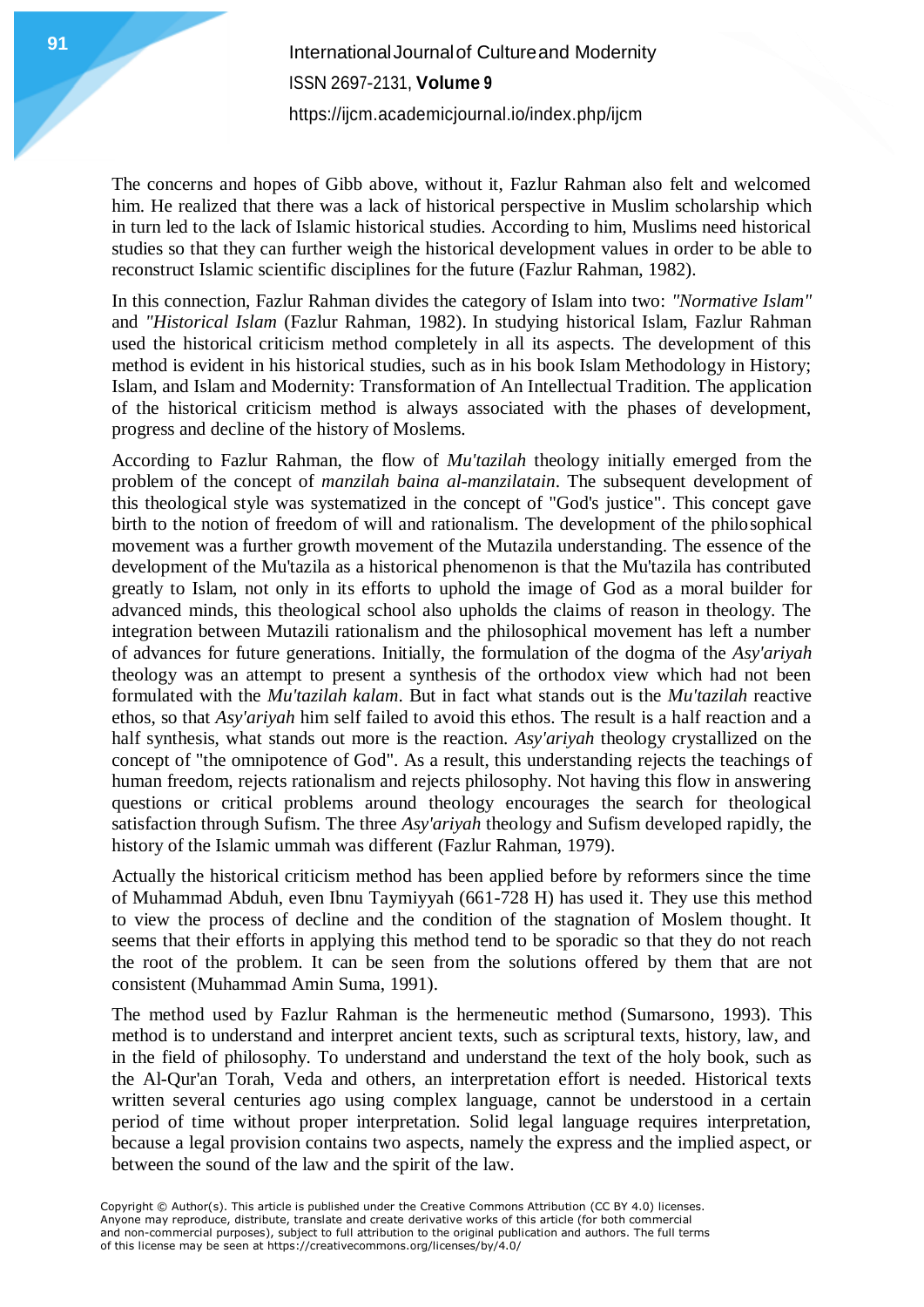To interpret normative Islam, namely the Koran, Fazlur Rahman uses the hermeneutic method (Leonard Binder, 1980), regarding hermenetic principles: understanding the text as a whole, not in pieces, understanding the text according to the will of its creator, reviving it in the context of the interpreting subject. Fazlur Rahman uses this method with a two-step solution. First, by adhering to the general principles contained in the text of the Koran. Second, by considering the background or the objective situation of the time when the Qur'an was revealed, which is a response to the objective situation at that time.

With these two additional steps, it is hoped that it can produce an objective interpretation or at least reduce the subjectivity of the hermeneut (interpreter). The holding of general principles of the Koran is a normative value in Fazlur Rahman's hermenetic which binds the subjectivity of the interpreter and reduces the freedom of interpretation. This normative aspect does not exist in the thinking of Western hermeneutic figures who merely emphasize historical value (Wilhelm Diltey, 1911).

Western hermeneutic figures consider the creation and interpretation of texts as historical processes, the difference between the two lies in the opposite process: creation departs from the present to the future, while interpretation departs from the past to the present. Fazlur Rahman's hermeneutics are "typical of Quranic hermeneutics" which are operationally different from Western hermeneutics.

Fazlur Rahman emphasized that the importance of this hermeneutic method in understanding the Koran. In his writings, he said that in addition to tafsir books, Muslims have formulated a large number of works on the methods or principles of interpretation of the Koran which are called ushul al-tafsir. In this case they are of great service to their efforts to understand the Koran, the use of harfiyah and its metaphorical language, as well as in distinguishing between verses that have general and specific meanings, and others. These efforts are very significant for understanding the text of the Koran. However, there is an urgent need for a hermeneutic theory, which is to help us understand the full meaning of the Koran. The theological, ethical and legal parts of the Koran become a holistic and unified whole (Fazlur Rahman, 1986: 45).

It can be understood from Fazlur Rahman's statement above, that the hermeneutic method is not a stand-alone method of understanding the Quran, but as a complement to the methods and principles of literal interpretation of the Quran that have developed in Islamic thought. The two methods, namely the historical criticism method and the hermeneutic method are closely related. The historical criticism method functions as an effort to deconstruct the methodology, while the hermeneutic method functions as an effort to reconstruct it. In normative studies (the application of the hermenetic method in interpreting the Quran), Fazlur Rahman uses the socio-historical method as a tool to assist in finding related social contexts. According to Fazlur Rahman, social sciences are very significant in providing information on people's behavior in certain matters. For example in political matters.

## **2. Configuration In Thought Field**

Broadly speaking, Fazlur Rahman's study can be divided into two, namely the field of historical studies and the field of normative studies. In historical studies, he tries to trace the long journey of Moslems in various aspects, to find the root of the gap in Islamic history between periods of rapid development and periods of intense decline. This historical study style can be found in many of his works, such as Islamic Methodology in History, Islam, and Islam and Modernity. He views that the problem of Islam is essentially a problem of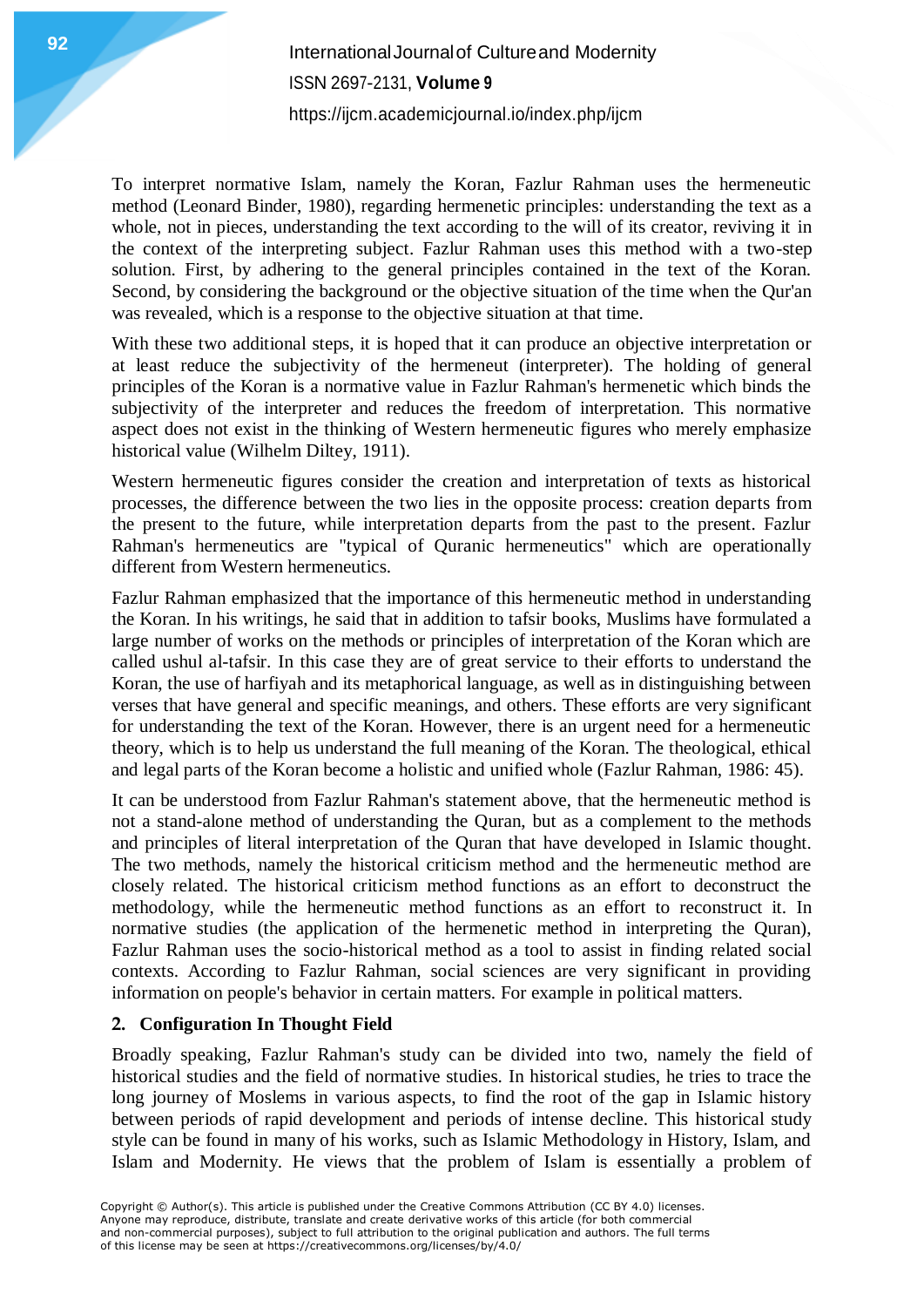**International Journal of Cultureand Modernity** ISSN 2697-2131, **Volume 9** <https://ijcm.academicjournal.io/index.php/ijcm>

intellectualism. It is very influential in determining the progress or decline of Islam. The decline of Islam is identical with the dryness of intellectualism, and Islamic reform is also synonymous with reform of intellectualism.

Fazlur Rahman in his capacity as an Islamic intellectual realizes this, namely the decline of Islamic intellectualism in the last decades of Islamic history, and is called to rebuild the foundations of Islamic intellectualism. There are two findings that he highlighted in examining the stagnation of Islamic intellectualism, namely first, the historical evolution of the four foundations of Islamic thought which constitute the basic framework of Islamic thought: the Quran. *Sunnah*, *Ijtihad*, and *Ijma'*, second, the waning spirit of rationalism as seen in the Islamic higher education curriculum.

According to him "Historical Islam"-that is, Islam which is actualized by Moslems throughout history - is not entirely relevant to be applied in the present period of modern history. In fact, Fazlur Rahman's historical study aims to find the incompatibility between historical Islam and normative Islam. Since the first time the Quran was revealed to the Prophet Muhammad, it has acted as a responsive solution and an indication of any gaps or inconsistencies in the patterns of pre-Islamic human life (Fazlur Rahman, 1996). Wealth towards the universalism of the Quran, It should be accompanied by an attitude of placing the Koran as its role was first revealed, namely as a responsive solution and a guide to mankind's problems throughout the ages, including the problems of modern life today. Since the mid-20th century-the decade after independence-the Islamic world has been faced with modern issues, such as the relationship between religion, law and politics, human rights, the position of women, the economic system, and other social issues (W. Montgomery Watt*,,* 1996).

Fazlur Rahman's thought in the field of philosophy and theology is quite existing, both aspects of this thought do not seem so dominant in the configuration of Fazlur Rahman's field of thought. Philosophy only acts as a means of critical thinking, while theology acts as a basis for thought. These two aspects of thought are tools for formulating the interpretation of the Koran. The interpretation of Islam in the context of modernity is the final result of all Fazlur Rahman's thoughts.

To examine which aspects of thought are most dominant in the configuration of Fazlur Rahman's thought, several careful considerations are needed on several matters, namely first, since the middle of the 20th century AD Muslims have been faced with practical issues surrounding the problem of the relationship between religion and politics (state), the concept of an Islamic state and the design of an Islamic state legal system. Fazlur Rahman himself is involved in resolving these issues in Pakistan. That is why many of his writings lead to the interpretation of Islamic law in the context of modernity. Second, the Ijtihad method offered by Fazlur Rahman to overcome the crisis of Islam and modernity, even though he called it a "method of interpretation". Fazlur Rahman's design regarding two double movements of interpretation implicitly emphasizing aspects of Islamic legal thought. The first step of Fazlur Rahman's two interpretive movements is to understand the expressions of the Koran to be generated to social-moral principles by linking specific expressions of the Qur'an with its socio-historical background and by considering 'illat. law stated in the expressions of the Quran. The second step is to formulate these general principles into the current actual sociohistorical context.

Fazlur Rahman's reason behind the mention of his method as a method of interpretation is the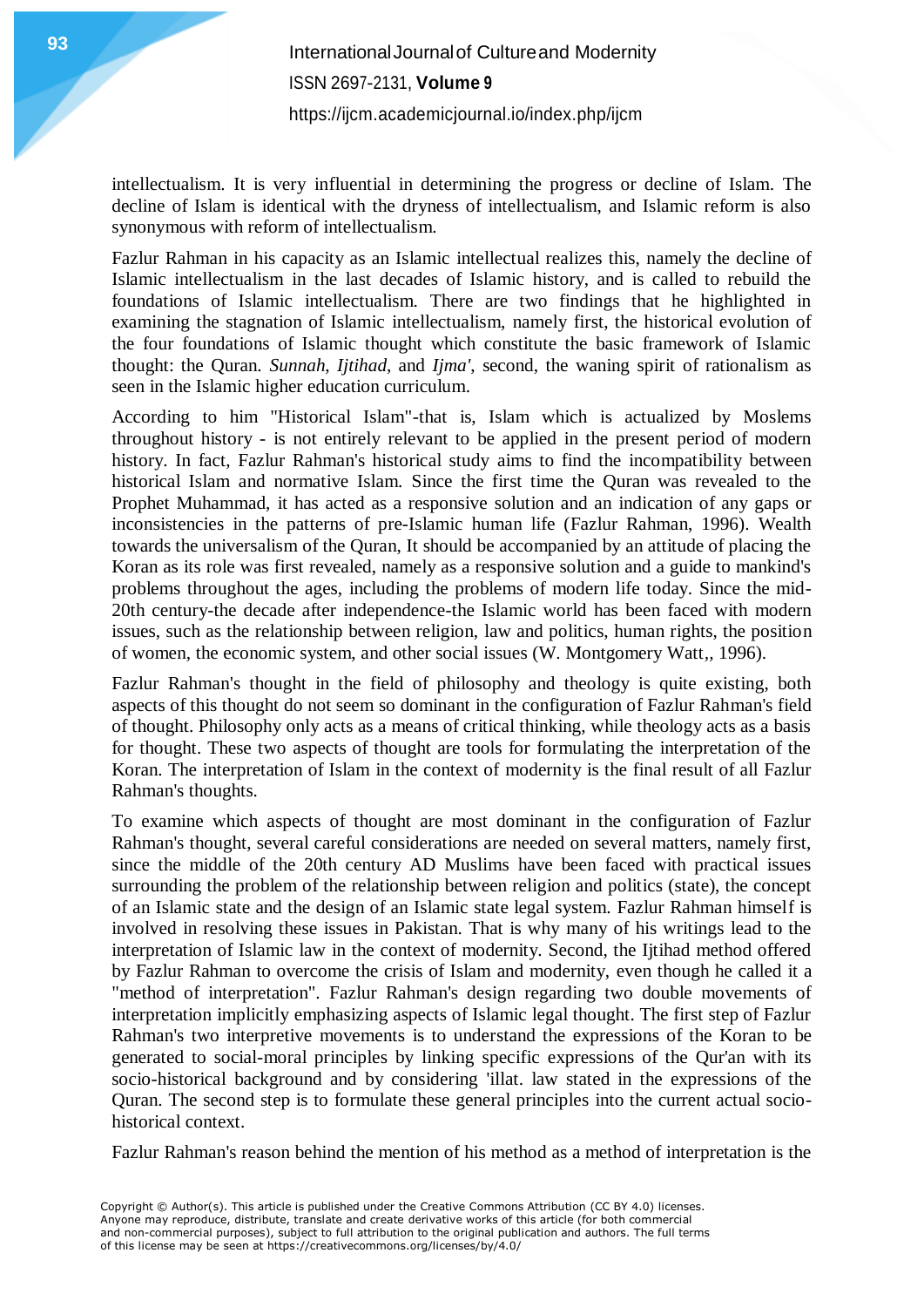prominence of "new nuances" which are more "interpretive" in style. Fazlur Rahman emphasized that intellectual effort which consists of the two interpretive movements is technically called Ijtihad or intellectual jihad (Fazlur Rahman, 1996).

*"configuration fields of thought*", especially based on the two considerations above, that Fazlur Rahman's most dominant thought is in the field of Islamic legal thought (*ushul fiqh*) and the field of *fiqh* (Islamic law).

#### **Conclusion:**

It can be understood from Fazlur Rahman's statement above, that the reformulation of classical modernism has at least attempted to carry out internal reforms, namely instilling rationalism as an initial solution to intellectual stagnation and decline. Around the middle of the twentieth century saw the beginning of a period of contemporary modernism, because in particular Moslem countries gained political sovereignty in the range of 1945-1963. This period was marked by several new situations, some of which were a product or a logical consequence of classical modernization. Independence and political sovereignty themselves mean very broad changes, covering all aspects of the life of the nation and society.

These issues are a challenge for Moslem thinkers. By relying on the belief in the universality of the Quran in responding to the challenges of the times. Interpreting the Quran on the basis of normative Islam to answer modern issues in the context of modernity is the central idea for the construction of Islamic thought by Fazlur Rahman. The study of the Quran in the context of modernity which is the central idea of Fazlur Rahman's thoughts is also a sign of the totality of his thoughts in the fields of Islamic thought, because the Quran itself is the normative foundation of all areas of Islamic thought.

#### **References:**

- 1. Al-Quran and its Translation (Quran Application of the Ministry of Religion of Republic of Indonesia).
- 2. Ahmad Syukri Saleh, *Metodologi Tafsir al-Quran Kontemporer dalam Pandangan Fazlur Rahman,* (Jakarta: Gaung Persada Press, 2007).
- 3. Amir Ali, *The Spirit of Islam*, (Delhi: Idarat Adabiah, 1978).
- 4. Burhan Bungin, *Post-Qualitative Social Research Methods: Kuantitatif-Kualitatif-Mix Methods*, (Jakarta: Prenadamedia Group, 2020).
- 5. David S. Moroliouth, *Early Development of Islam,* (London: 1953).
- 6. Fauzi Muhammad, *Konsep Ijtihad Fazlur Rahman Dalam Aplikasi Fiqh Kontemporer,* tesis (Pekanbaru: UIN Sulthan Syarif Qasim, 2001).
- 7. Fazlur Rahman, "*An Autobiographical Note*, Journal of Islamic Reseach, vol. 4 no. 4, (1990).
- 8. Fazlur Rahman, "*Interpreting The Qur'an*", Inquiry, (Mei, 1986), hlm. 45.
- *9.* Fazlur Rahman, *Islam and Modernity: Trasformation of An Intellectual Tradition*, (Chicago University Press, 1982).
- 10. Fazlur Rahman, *Islam,* (Chicago: Chicago Univercity Press, 1979).
- 11. Fazlur Rahman, *Tema Pokok al-Qur'an,* (terj.), cet.2, (Bandung: Pustaka, 1996).